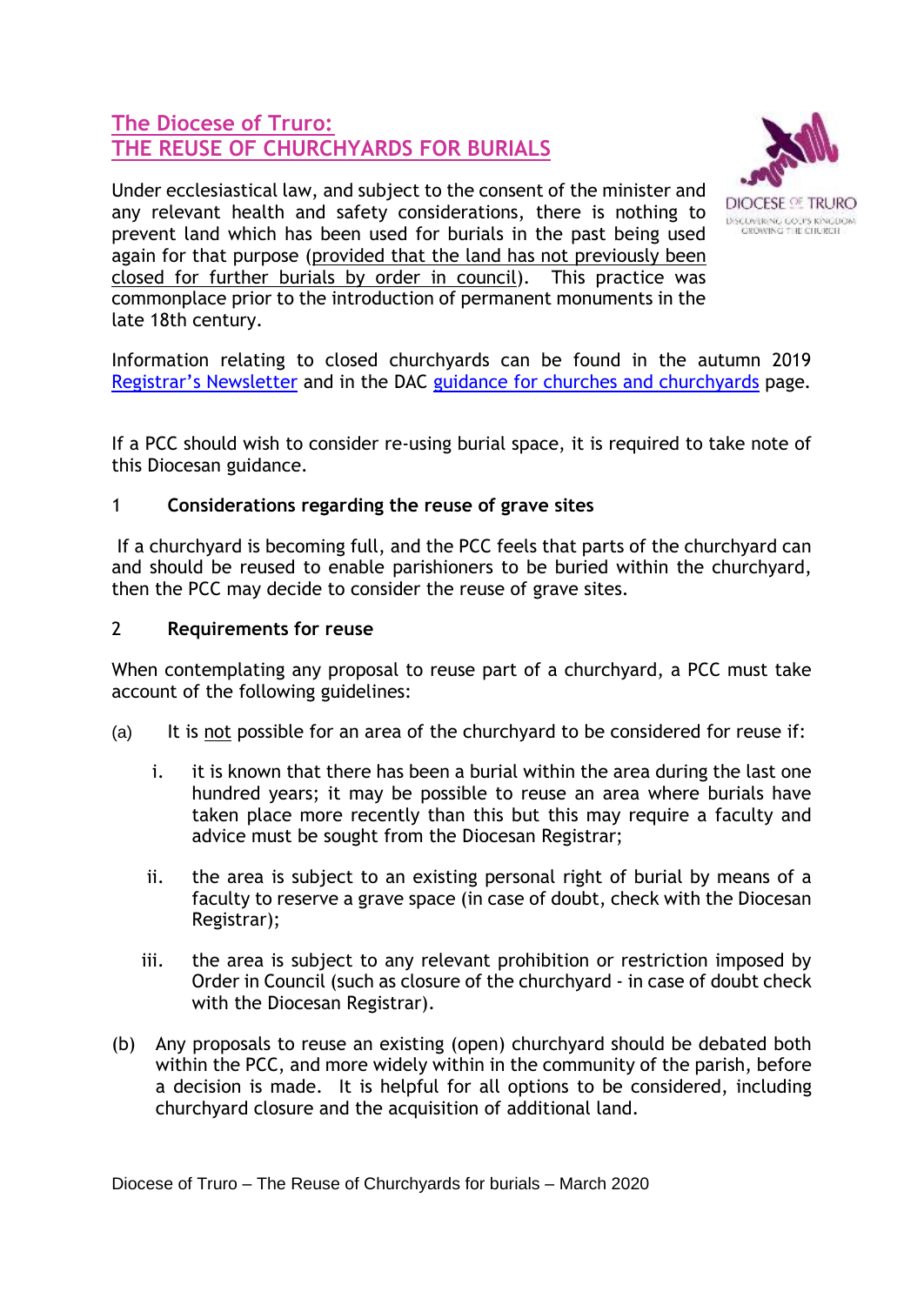- (c) An accurate survey plan indicating the area(s) of the churchyard to be reused should be part of the documentation used in the PCC decision-making. See paragraph 2(j) for the details which are required to be included.
- (d) The relevant Archdeacon must be consulted prior to the reuse of any grave site who may direct that the Diocesan Advisory Committee be consulted on any matters that are of concern to the Archdeacon.
- (f) If headstones and memorials are to be moved, then a faculty will be required. The faculty application will require:
	- i. Every effort be made to trace and contact any descendants of those who are commemorated on the headstones and memorials, and who may remain the lawful owners of them.
	- ii. Careful diagrammatic and photographic records of the churchyard and memorials or headstones to be removed (including transcriptions of any inscriptions) be made and preserved as part of the church records before and after removal.
- (g) It is most unlikely that a faculty will be granted for the removal of ancient headstones or box tombs, War Graves Commission headstones, any headstone of a special aesthetic, artistic or historic significance or which significantly contributes to the attractive setting of an old churchyard. In general, therefore, any proposal should start from the proposition that such ancient headstones or box tombs etc are left as they are, and any new memorial stones should be in keeping with them.
- (h) The design and position of new memorials will require careful consideration if situated alongside historic memorials. The proposal should incorporate requirements with regard to the design, material, and dimensions of new memorials, so that the latter will not be out of keeping with any existing ancient headstones or box tombs. These requirements should be adopted as PCC policy for the churchyard and shared with relevant parties prior to burial.

 Whilst not ruling out appropriate upright headstones, the use of flat ledgers (i.e. horizontal memorial stones into the ground) may be a more satisfactory way of lessening the visual impact of new memorials on existing features and the ambience of the churchyard as a whole.

- (i) The area to be re-used may be close to the church (or other buildings), in which case it is advisable to leave a strip approximately 15 feet (4.5 metres) wide around the walls. This is to provide access for maintenance and repair and, in particular, space for the erection of scaffolding. Consideration should also be given to existing drains, pipes and cables laid underground and potential root damage to trees or hedges.
- (j) For the purposes of PCC approval, and community consultation, every proposal should have an accurate survey plan of the whole churchyard attached to it.

Diocese of Truro – The Reuse of Churchyards for burials – March 2020